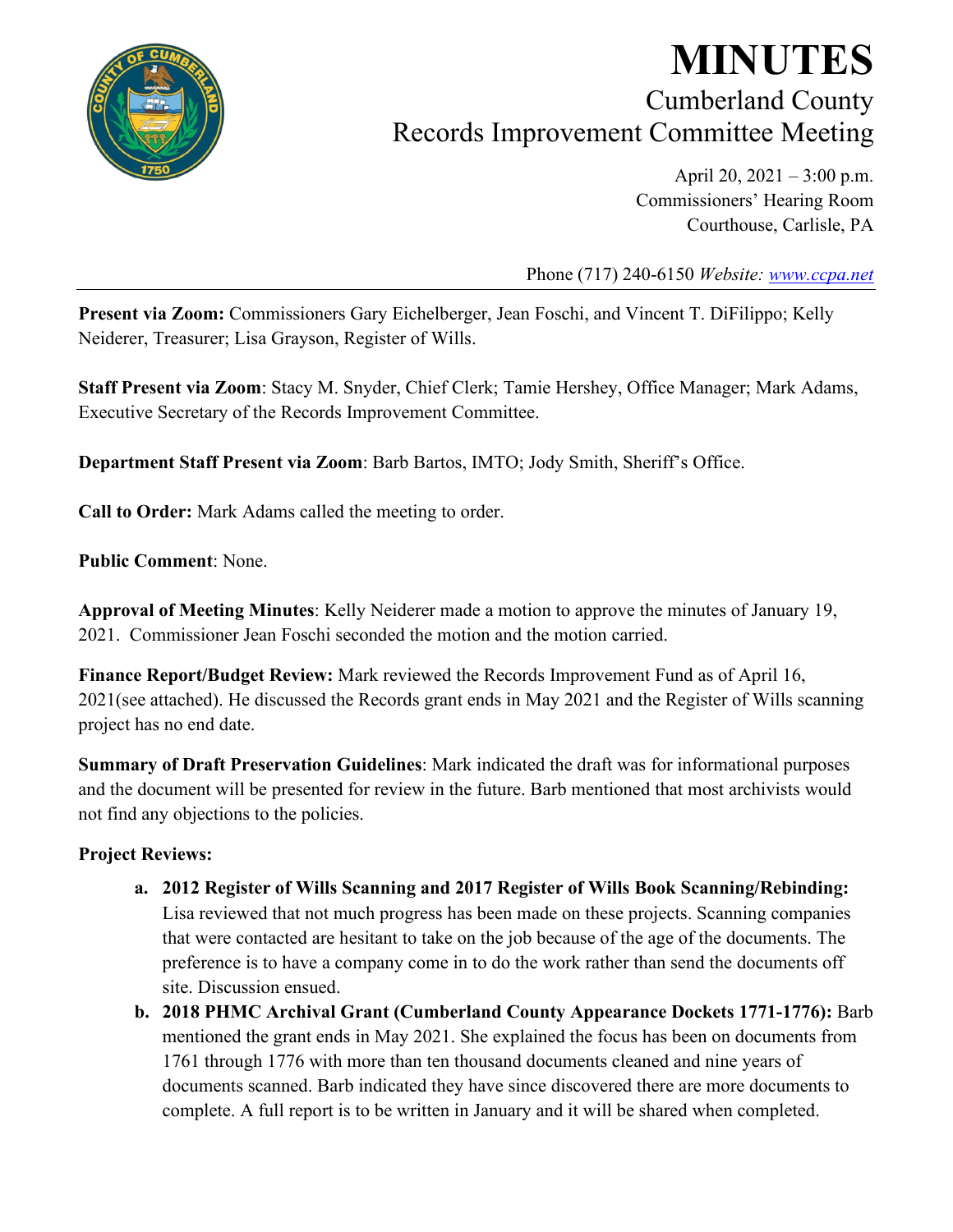**New Project Requests:** Kelly indicated she may have a new project request at the next meeting.

**Other Business: None.**

**Adjourn**: There being no further business to discuss, the meeting adjourned.

Respectfully Submitted,

Tamie Hershey, Office Manager